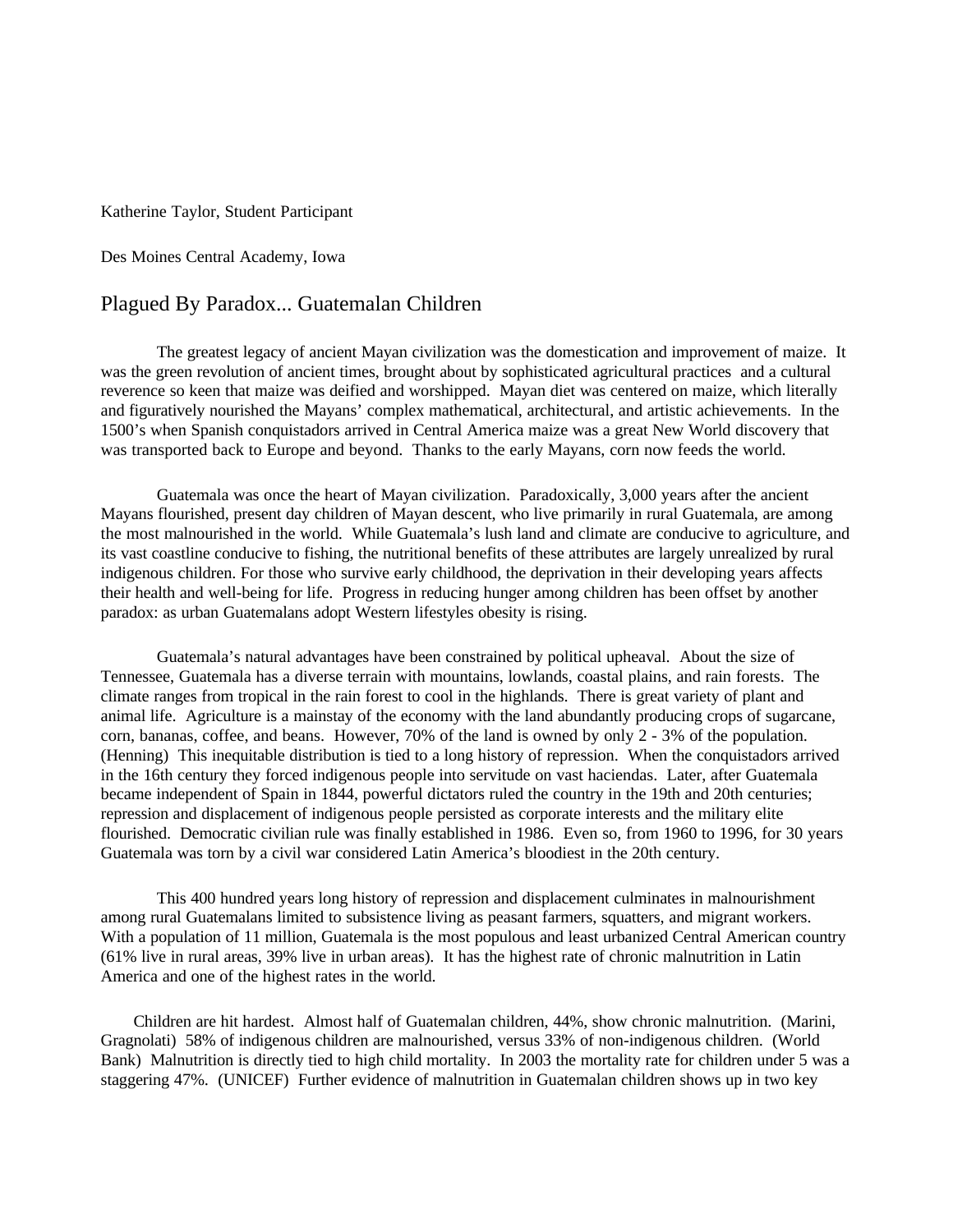areas: growth stunting and micronutrient deficiency.

Guatemala is among the worst countries in the world regarding growth stunting in childhood. Stunting, or height/weight growth deficiency, is profoundly present among Guatemalans -- at 44.2% this registers higher than any country worldwide with the exception of Bangladesh and Yemen. (World Bank) By adolescence, boys with low birthweight (LBW) are shorter than average by 6.3 centimeters, and girls by 3.8 centimeters. Weight is also affected; boys are lighter by 3.8 kilograms, and girls by 5.6 kilograms. (FAO of the UN)

Stunting is apparently worst from birth to age 24 months while children are weaned: "*The weaning period, when infants make the transition from being exclusively fed with breast milk (which provides all of the nutrient and antibodies needed by the infant) to a diet of solid and liquid foods (often contaminated and of poor quality), is a critical period for the baby's nutritional status. The risk of malnutrition increases during this period, especially if children come from large and poor families, because the babies may not get enough nutrients from the food they are given, either because they are not given enough food or because the food they are given is of poor quality."* (Marini, Gragnolati)



 Breastfeeding is the best source of infant nutrition. Unfortunately, the number of mothers who breastfeed and the number of months children are breastfed have declined over the past few decades. A child breastfed for the first six months of life receives adequate amounts of nutrients and antibodies without risk of infection from contaminated utensils or unsafe water. It also represses the fertility of the mother by extending the period of postpartum amenorrhea, thus increasing the amount of time between children, which helps the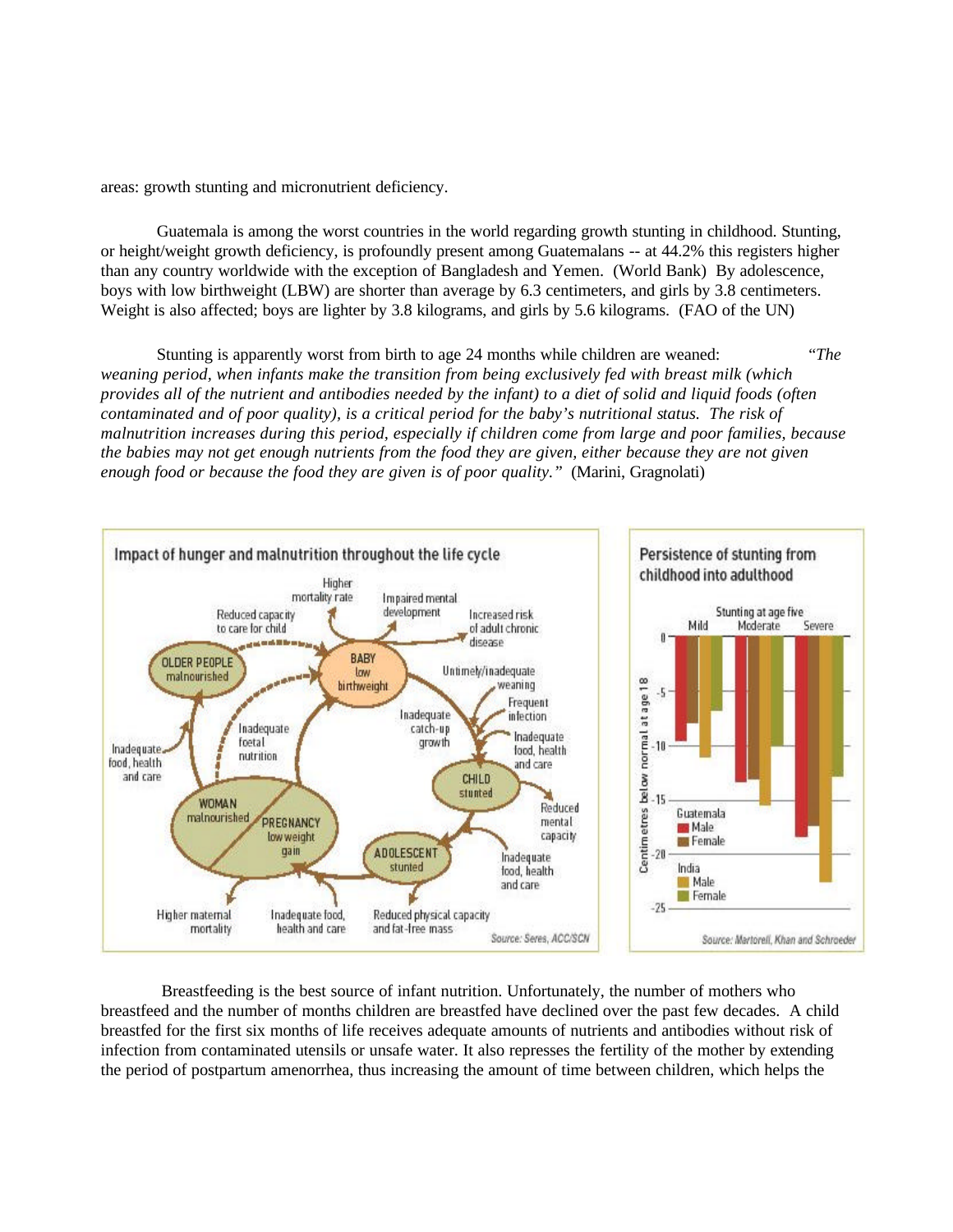health of the mother, and children to come in that family.

According to a survey in 1999, just 16% of all infants surveyed received required amount of calories, less than one-third received adequate protein, and only 2% met the daily iron intake recommendation. (Marini, Gragnolati) This means that malnutrition is worst during the most critical developmental stage of a child's life. Rapid brain growth occurs during a period of malnutrition and increased vulnerability due to underdeveloped immune systems. Chronic malnutrition at this developmental stage directly contributes to increased rates of child mortality.

For children who survive, the consequences of stunting and LBW within the first five years of life are often irreversible and continue to exact a toll throughout a child's life via impaired cognitive development, impaired health, and impaired learning ability -- all which, in turn, affect future productivity and well-being. If the child is a female, consequences can carry forward and compound into the next generation through pregnancy and childbirth, especially in cases where the mother is already feeble and gains little weight during pregnancy.

There are many socioeconomic factors which contribute to malnutrition among indigenous Guatemalans. The most basic factor is poverty. Although Guatemala has the largest economy in Central America, it also has one of the widest income/land distribution disparities in the world. Estimates place the overall population living in poverty at 56%, with rural poverty at 75%. (IFPRI) The rural Mayan population *"still faces great difficulties, being excluded socially, economically and politically due to language and geographical barriers and to a lack of education and economic opportunities."* (Marini, Gragnolati) Stunting is more prevalent in poor, rural areas and when parents are non-Spanish speaking and undereducated. Indigenous people also rate highly in malnutrition, often in families whose mother does not speak Spanish, but rather the native language of that area, with 58% versus the 33% of non-indigenous people. (World Food Bank)

 Education is a great benefit to both children and adults in Guatemala. 60.4% of children whose parents had had no education were stunted, but the percentage of children whose parents had had more than primary education averaged under 25, less than half of non-educated families. The lack of education is prevalent throughout urban and much of rural Guatemala. The main source of this problem is the existence of "squatters." These people are below the poverty line with no home. For shelter, they set up shacks along roadsides, on land owned by the government. Since the land does not belong to the people, the government is not obligated to provide education for the children. This only perpetuates poverty and malnutrition.

Malnutrition is further compounded by sibling rivalry. In families with several children born in close intervals, this creates maternal depletion and increases competition for limited resources and attention, at the same time increasing the transmission of infection among the children. Pregnancies at an early age damage both the mother and the child; the mother may not be physically strong enough to healthfully support a child, and the child, in turn, will be born with a LBW, adding to chronic malnutrition.

Environmental factors also play a key role in the prevalence of stunting. Rural indigenous children raised in households without access to flush toilets, piped water, garbage collection systems, use of bottled water, availability of propane and electricity, etc., face greater exposure to infectious agents. Under 20% of children live with access to flush toilets. Under 15% live with access to garbage collection systems. (Marini,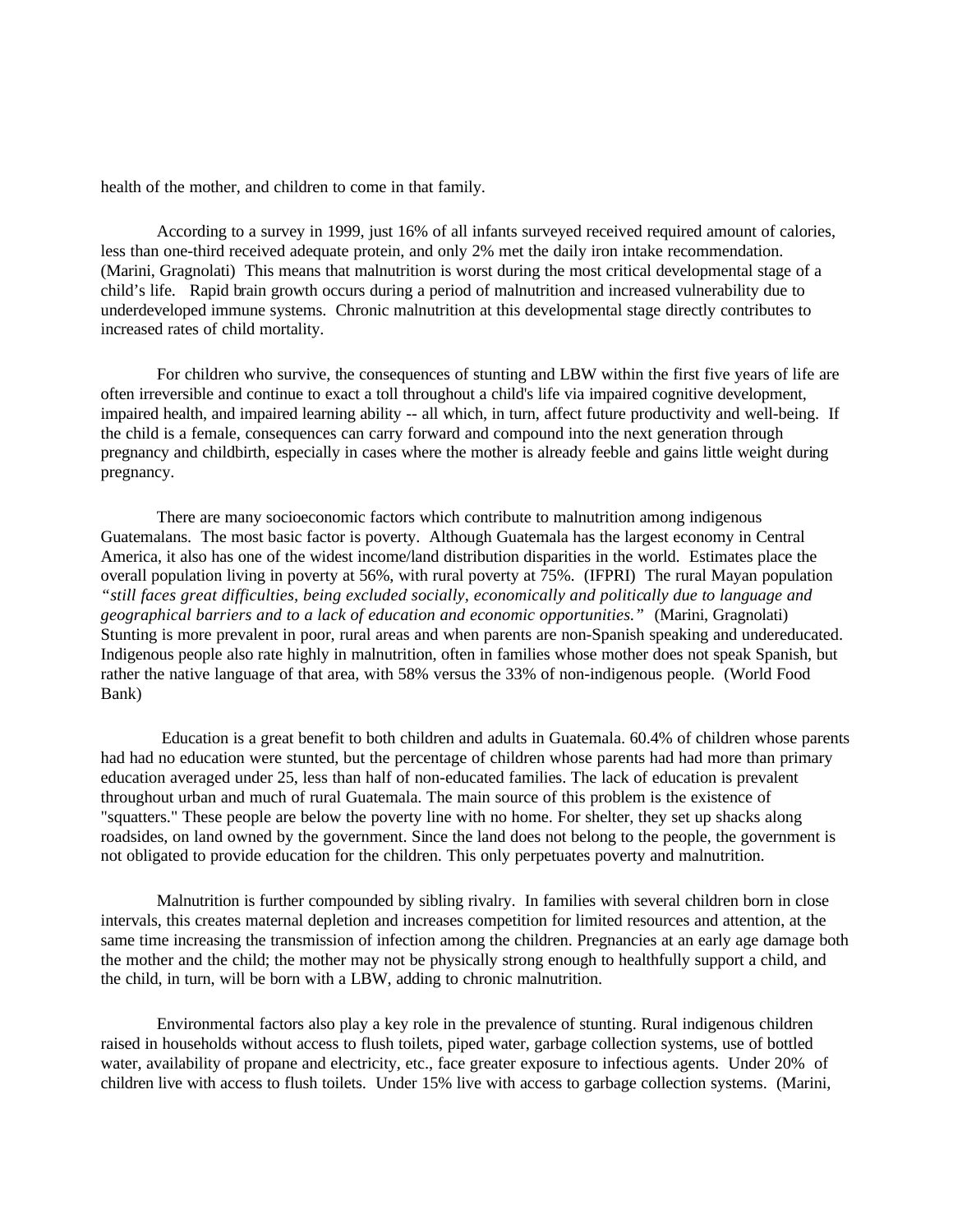Gragnolati) Children living in households with greater access to sanitation, hygiene, and clean water have better growth patterns indicative of better nutrition.

Micronutrient deficiency is rampant. When micronutrient deficiencies are examined across Central America, Guatemala shows the highest prevalence. Guatemalan children's diets are generally based on cereals and limited animal products. This diet is usually deficient in Vitamin A, iron, iodine, folic acid, zinc, and vitamin B:

 *"Micronutrient deficiency is another aspect of the poor nutritional status of the Guatemalan population and is an enormous barrier to the country's socioeconomic development. It's negative effects on health, learning ability and productivity contribute to a vicious circle of underdevelopment and worsening conditions of groups that are already disadvantaged...Poverty, a lack of variation in... diets, a lack of knowledge about optimal dietary patterns, and a high incidence of infectious diseases are among he most important factors that lead to micronutrient malnutrition."* (Marini, Gragnolati)

According to a 1999 UNICEF study only 16% of children surveyed met recommended daily caloric requirement, and of these, 18% were highly deficient in micronutrients. Two thirds of the infants sampled had inadequate protein intake. A whopping 98% of children were deficient in iron (Marini). This is again tied to the Guatemalan diet; large consumption of foods such as cereals, beans, and coffee which suppress iron absorption.

The lack of vitamin A increases the risk of death, due to exposure to preventable infections like diarrhea, pneumonia, malaria, and measles by 20 to 24 percent. ( FAO of the UN) Without these needed vitamins, immunities to such diseases are weakened, thus increasing the mortality rate in children. Iron deficiency causes children to grow up with poor motor and perceptive development, leading to reduced productivity as adults. 35% of women are anemic; women with this deficiency are also considerably higher at risk to die in childbirth. Obviously, maternal mortality leads to infant mortality when motherless newborns are deprived of breast milk.

 Efforts to compensate for the extremely low-nourishing diets of Guatemalans have been spotty. Only 5% of wheat flour is supplemented with folic acid. Similarly, there is little supplementation of iodine through salt. However, in the 1970's, Guatemala began fortifying sugar with vitamin A to lessen the deficiency of the nutrient. This national effort is noted as one of the most successful control attempts made by a developing country to this day. One positive measure shows that most of the children met the adequate intake for vitamin A. Only 2% had a severe deficiency. Unfortunately, according to the same study, sugar is the product consumed most often by children which may show up in increased rate of diabetes in the future.

. Over the past fifteen years, childhood obesity in Guatemala has nearly doubled, going from 2.7 % to 5.4% percent between 1987 and 2000. It is most prevalent in urban areas (7.2 vs. 4.5 percent rural) among non-indigenous people (6.0 vs. 4.7 percent indigenous), whose parents have had a comparatively high education (10.7 vs. 3.95% non-educated parents). Although fewer Guatemalans live in urban areas, 39% overall, urbanization is on the rise with 20% of the population living in Guatemala City alone. Migration from rural to urban areas has stepped up in the last two decades in part due to the civil war which displaced many highland Guatemalans. (IFPRI) If obesity is an urban phenomenon and demographics show that urbanization is increasing, then it's likely childhood obesity will rise, too.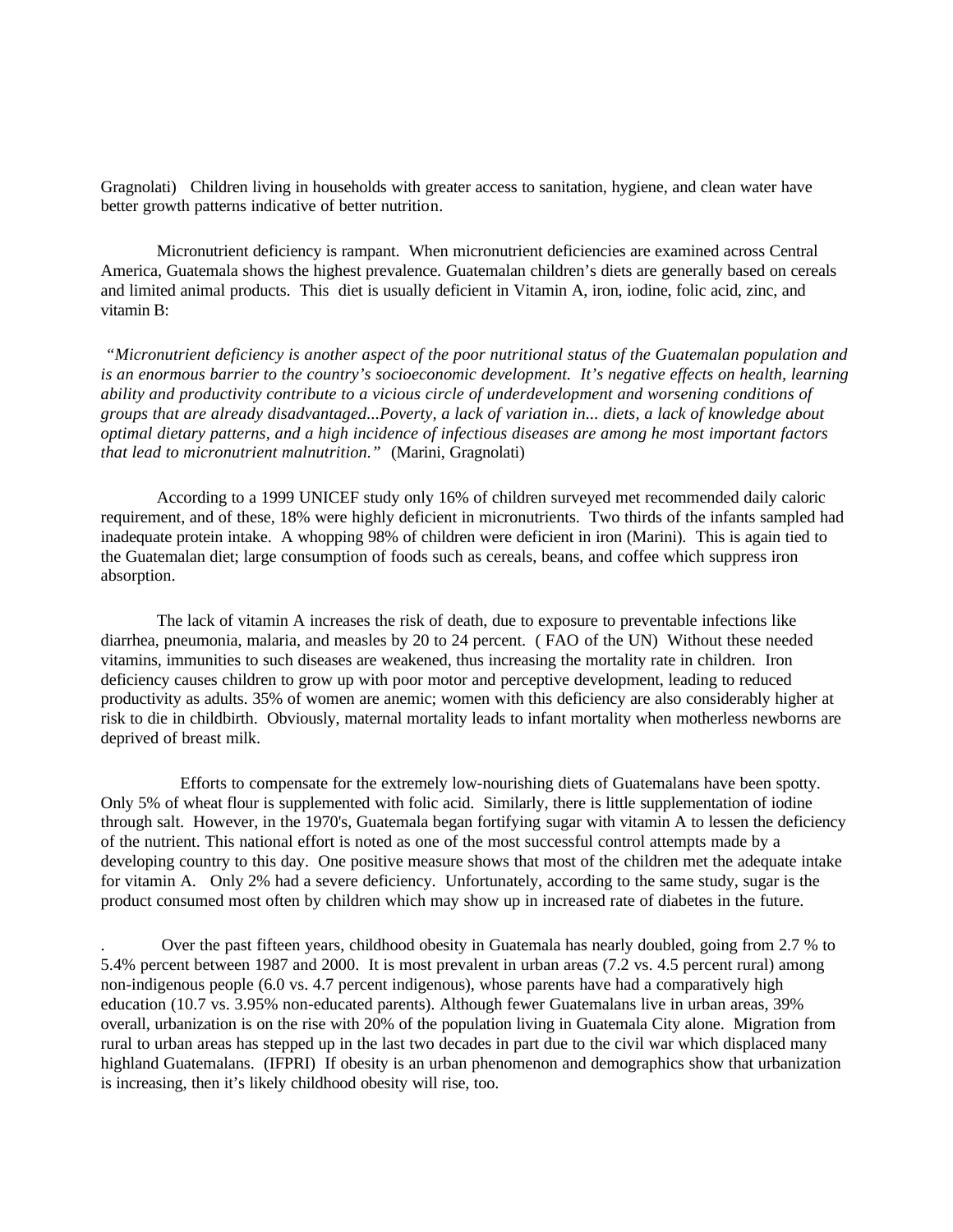However, at this point, according to the International Journal of Obesity, overeating in Guatemala is still an adult problem, worst among women. They rate highest in all of Latin America with 16% obesity, and second in Latin America in excess weight, where Guatemala has 32% of women with excess weight (Peru outweighs Guatemala at 36%). A study found that obesity was directly correlated with their socioeconomic status (SES). With the increase of education among women, obesity is shown to be more frequent throughout each level. Higher incomes also feed into more reports of overweight. (Marini, Gragnolati)

Obesity even in third world countries brings life-threatening conditions, such as diabetes, high blood pressure, and coronary heart disease (American Obesity Association). These conditions potentially drain social and governmental resources needed to battle the greater problem of undernutrition. Additionally, since mothers strongly influence eating patterns of their children, this is a disturbing trend likely to directly affect children.

## Recommendations For Improvement

 Addressing malnutrition requires gaining foreign aid from powerful national governments, such as the U.S., and from international relief organizations. With proper funding from these groups, hunger in Guatemala can drop through a number of strategies.

Efforts to compensate for the low-nourishing Guatemalan diet should be upgraded. Wheat flour should be uniformly supplemented with folic acid and salt should be uniformly supplemented with iodine. The fortification of sugar with vitamin A should continue. Alternate sources of food to increase the amount of food available to the population should be developed. Guatemala has numerous bodies of water, such as seas that border the country, lagoons, and inland waters, that are plentiful with fish. However, no viable fishing setup exists. This resource is easily accessible. Not only would fish and shellfish be an excellent source of nutrition to battle hunger, it would provide needed variety to daily diet. Fish are a great source of protein, amino acids, fiber, and a source of healthy fat content.

Outreach efforts should mainly target women (as primary caregivers and food consumers) and children under the age of five (the age group most vulnerable to death or lifelong disablement from malnutrition). Most programs currently in place are in public schools across the country. There are two problems with this. First, children most at risk are under the age of five and, therefore, too young to attend school. Second, children in the most desperate need of help are seldom in schools because undernutrition is highest in rural areas where, for most families, it's too much of a struggle to travel to school everyday; children are also needed to help at home with farm work.

 Knowledge is power. The more rural families are educated about the effects of malnutrition, the more empowered they will be to seek and effect solutions, starting with their own families. The vehicle for educating families would need to be Peace Corps type 'embedded' nutrition outreach workers. Language barriers increase difficulty in communication, so translators would be needed, but chances are, the indigenous peoples of Guatemala do not know the magnitude of the problem. Rural families need to be informed of the nutrients their children are lacking, what foods supply the much-needed nutrition, and the recommended amounts their children need to receive daily. The same applies to urban families at risk of obesity. These families tend to be well-educated, and would be much easier to inform. These people need to know what foods to stay away from, such as foods with a high fat content, and like rural families, what nutrients are needed, and the importance of exercise to burn calories.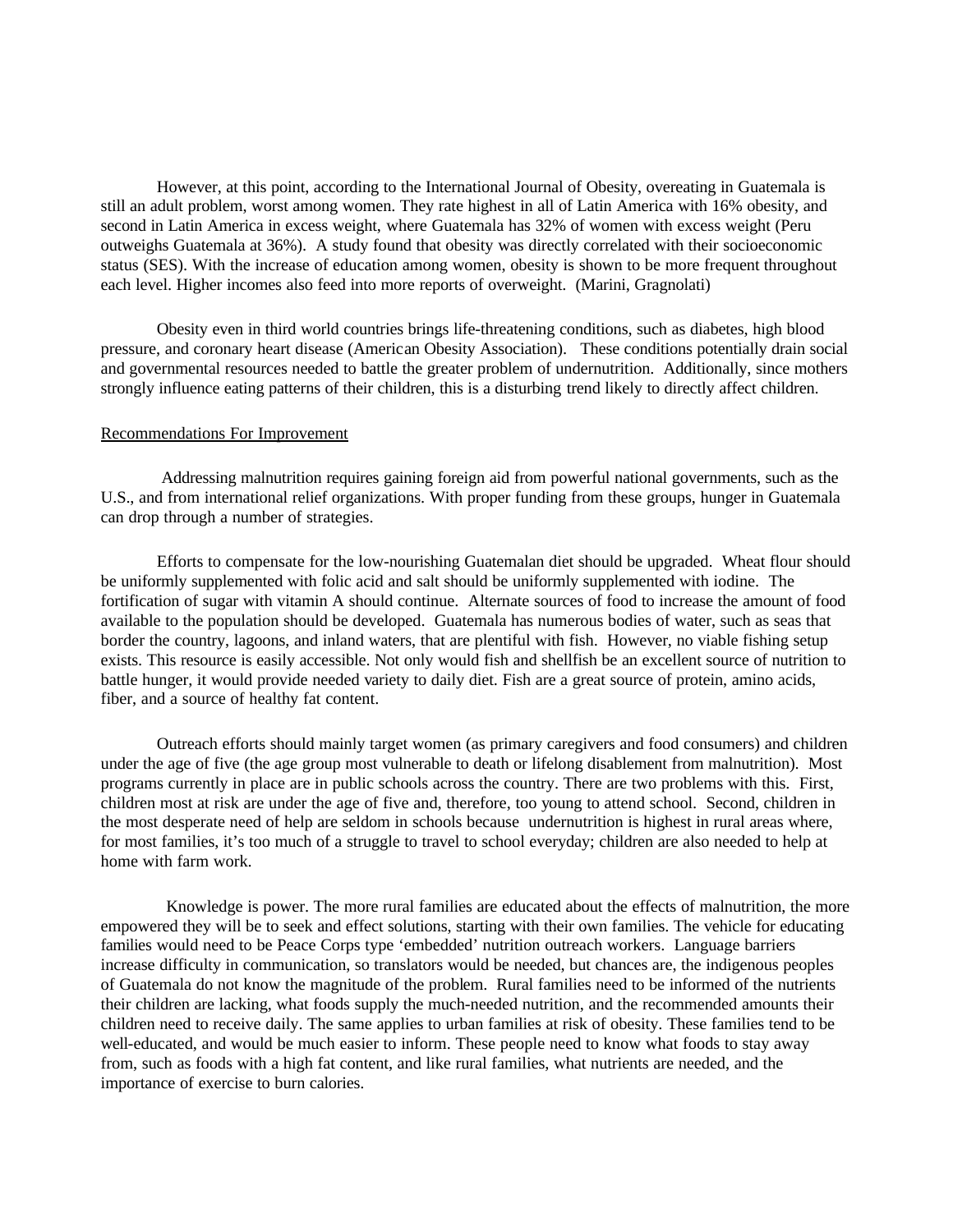Since the size of rural families is considerably higher than those in urban environments, family planning needs to be discussed with rural families and contraception supplied. The dangers of having children so close together, and the effects of this competition between siblings need to be put into real life context to illustrate the difference between a healthy child from an undernourished one. The importance of breastfeeding needs to be promoted to all Guatemalans, both rural and urban. Families in cities tend to rely on formula, which is inferior to breast milk, while families in rural areas may try to wean the child too early, which leads to children too close together in age, and ultimately, families too large to support adequately.

Finally, the government in Guatemala needs to reverse the displacement of indigenous Guatemalans by granting land parcels. It must be arable, so people can grow food for sustenance and profit. Effecting this solution will require the political will to revert land from corporate interests to native populations. This will greatly decrease the problem of squatters, and therefore reduce spread of disease since many will be dispersed and at greater distances from each other. As competition for food lessens, what is grown and consumed is likely to be more wholesome.

## Conclusion

 Although obesity has risen slightly in the population, the far greater overshadowing area of malnutrition concern in Guatemala continues to be underweight children. Reducing the prevalence and severity of underweight characteristics among Guatemalan children is the most likely way to reduce the 47% rate of child mortality for children 5 and under. (A study in Latin America estimates that a reduction in underweight by five percent could trigger a reduction in child mortality by as much as thirty percent.) This is both an issue of human rights and cultural paradox.

Ideally, every child has a birthright to good nutrition. In reality, the rural indigenous children of Guatemala are dying from or disabled by malnutrition with atrocious frequency. In order to bridge the gap between ideal and reality it's imperative to implement the preceding recommendations. In so doing, these children -- the living descendants of the great Mayan civilization who discovered and cultivated maize -- will also have their cultural heritage restored as they again become beneficiaries of the nutritional advances pioneered by their forebears so many generations ago.

## Works Cited

Poverty in Guatemala. World Bank Publications, 2003. Poverty in Guatemala. 21 Sept. 2005 <http://print.google.com/print?id=A5rjpvMkKvcC&lpg=PA116&dq=malnutrition+among+children+in+Guatem ala>.

"Counting the Hungry: Latest Estimates." Food and Agriculture Organizations of the UN. 2003. FAO. 21 Sept. 2005 <http://www.fao.org/documents/show\_cdr.asp?url\_file=/docrep/006/j00083e/j0083e00.htm>.

 Henning, Nina. "Pros and Cons: How Guatemala's Land Supports and Challenges the Population." Pros and Cons: How Guatemala's Land Supports and Challenges the Population. World Trek. 20 Sept. 2005